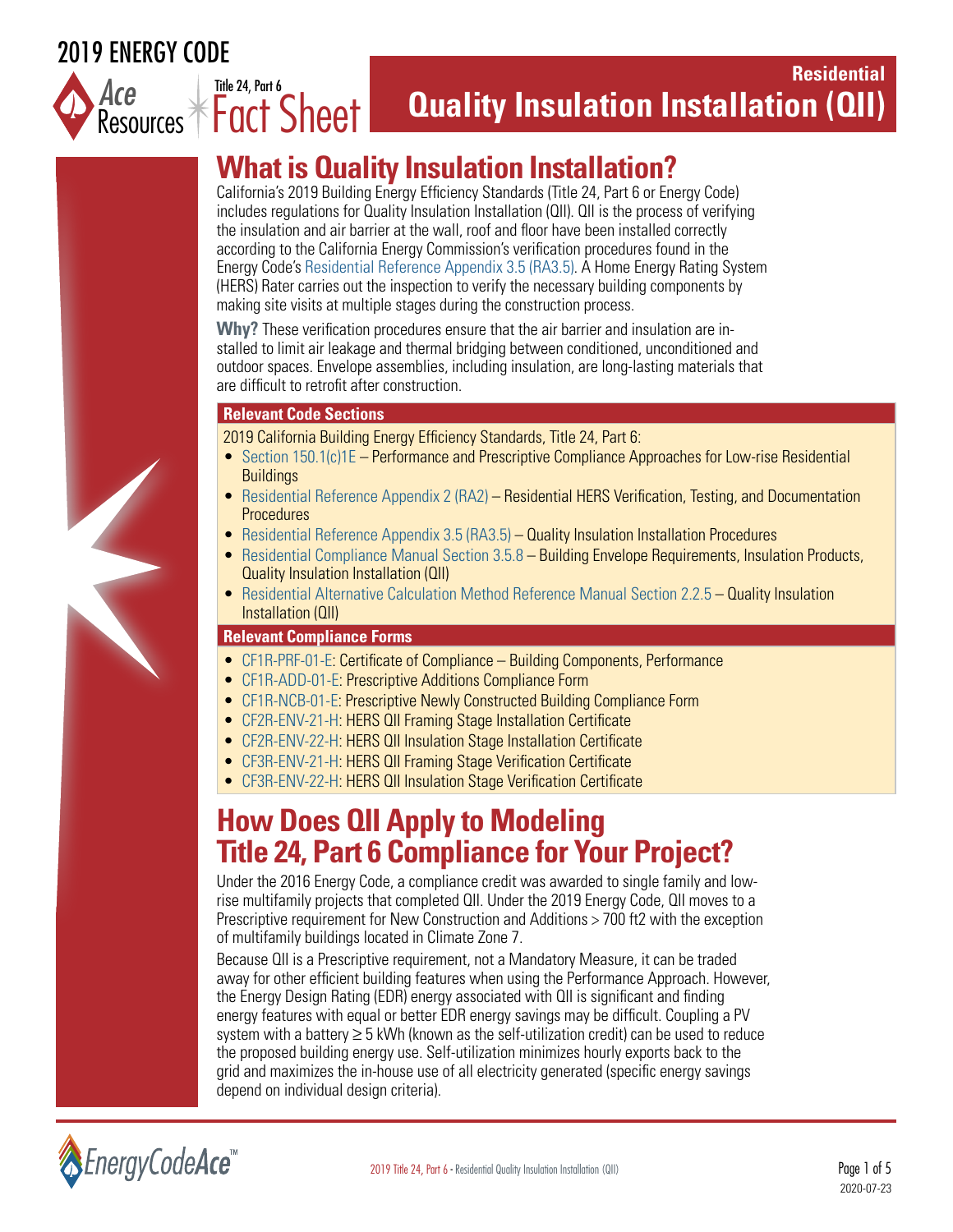#### **Need a HERS Rater for your project?**

Get a HERS Rater involved early in the design process to identify atypical scenarios and ensure QII success.

[Click Here](https://www.energy.ca.gov/programs-and-topics/programs/home-energy-rating-system-hers-program/home-energy-rating-system) to find a HERS Rater in your area.

#### **Want to know more about the HERS process?**

See the [Energy Code Ace fact sheet](https://energycodeace.com/content/resources-ace/file_type=fact-sheet), *Just the Basics: HERS for Residential and Nonresidential Projects*.

#### **Residential Occupancy Types**

#### **Multifamily: R-1 & R-2 Occupancies**

- Multifamily buildings 3-habitable stories or less above grade are addressed in the low-rise residential requirements of the Energy Code ([Sections 150.0](https://energycodeace.com/site/custom/public/reference-ace-2019/Documents/section1500mandatoryfeaturesanddevices.htm), [150.1](https://energycodeace.com/site/custom/public/reference-ace-2019/Documents/section1501performanceandprescriptivecomplianceapproachesforlowr.htm) and [150.2](https://energycodeace.com/site/custom/public/reference-ace-2019/Documents/section1502energyefficiencystandardsforadditionsandalterationsto.htm))
- Multifamily buildings 4-habitablestories or more above grade are addressed in the nonresidential, high-rise residential and hotel/motel requirements of the Energy Code [\(Sections 110.0,](https://energycodeace.com/site/custom/public/reference-ace-2019/Documents/section1100systemsandequipmentgeneral.htm) [120.0](https://energycodeace.com/site/custom/public/reference-ace-2019/Documents/section1200general.htm), [130.0](https://energycodeace.com/site/custom/public/reference-ace-2019/Documents/section1300lightingsystemsandequipmentandelectricalpowerdistribu.htm) and [141.0\)](https://energycodeace.com/site/custom/public/reference-ace-2019/Documents/section1410additionsalterationsandrepairstoexistingnonresidentia1.htm)

#### **Single Family: R-3 Occupancies**

• R-3 includes single family, duplexes and townhomes of 3-habitable stories or less above grade and is subject to the single-family requirements of the Energy Code

Note that when QII is not included in the modeled design, the wall and floor insulation R-values are modeled at 70% of the recognized value with assumptions for attic deficiencies as well as added winter heat flow between the conditioned zone and attic. This results in a Performance penalty because QII is now part of the Standard Design as the Prescriptive baseline.

### **Compliance Pathways Mandatory Measures:**

All regulated residential buildings must comply with all applicable Mandatory Measures of the Energy Code.

In addition to meeting the Mandatory requirements, buildings must also comply with additional requirements specified within the Energy Code. Two approaches may be taken to meet these requirements: Prescriptive or Performance.

### **RPrescriptive Approach:**

The Prescriptive Approach is considered the most direct path to compliance. It is a set of prescribed performance levels for various building components, where each component must meet the required minimum efficiency. There are different Prescriptive requirements for newly constructed buildings, Additions and Alterations.

### *<u>SP</u>* Performance Approach:

The Performance Approach builds on the Prescriptive Approach by allowing energy allotments to be traded between building systems for residential buildings. There can be proposed energy use trade-offs between features of the building envelope, space heating and cooling equipment and water heating. This compliance approach requires using energy analysis software that has been approved by the California Energy Commission.

## **Why a Third-Party Inspector?**

HERS measures such as QII require a HERS Rater to perform field verification and diagnostic testing to ensure proper measure installation and system performance. The HERS Rater must be a third-party inspector who is not financially involved in the project or employed by the contractor. HERS Raters are certified to verify compliance on behalf of the building owner and receive special training from the HERS Providers.

## **Timeline for Completing QII**

- **Design Phase**: The energy consultant and designer determine if QII should be part of the project. In this phase, a HERS Rater should be brought into the project to identify building features that are unique to QII such as attic knee walls, framed corners and architectural bump outs.
- **Construction Phase**: The contractor is aware of QII requirements and schedules the HERS Rater before the project begins. The HERS Rater works closely with contractor to ensure a successful QII process.
- **Rough Install**: The first inspection occurs during the framing stage and verifies features associated with the air barrier before any insulation is installed. Although air sealing has been a Mandatory requirement in [Section 110.7](https://energycodeace.com/site/custom/public/reference-ace-2019/Documents/section1107mandatoryrequirementstolimitairleakage.htm) since the 1990s, this is the most likely part of QII to be missed because different trades are involved. In the rough install stage, the contractor completes the CF2R-ENV-21-H form, and the HERS Rater completes the CF3R-ENV-21-H form. The building inspector confirms that QII is in progress at the rough install stage and verifies that appropriate compliance forms are submitted.

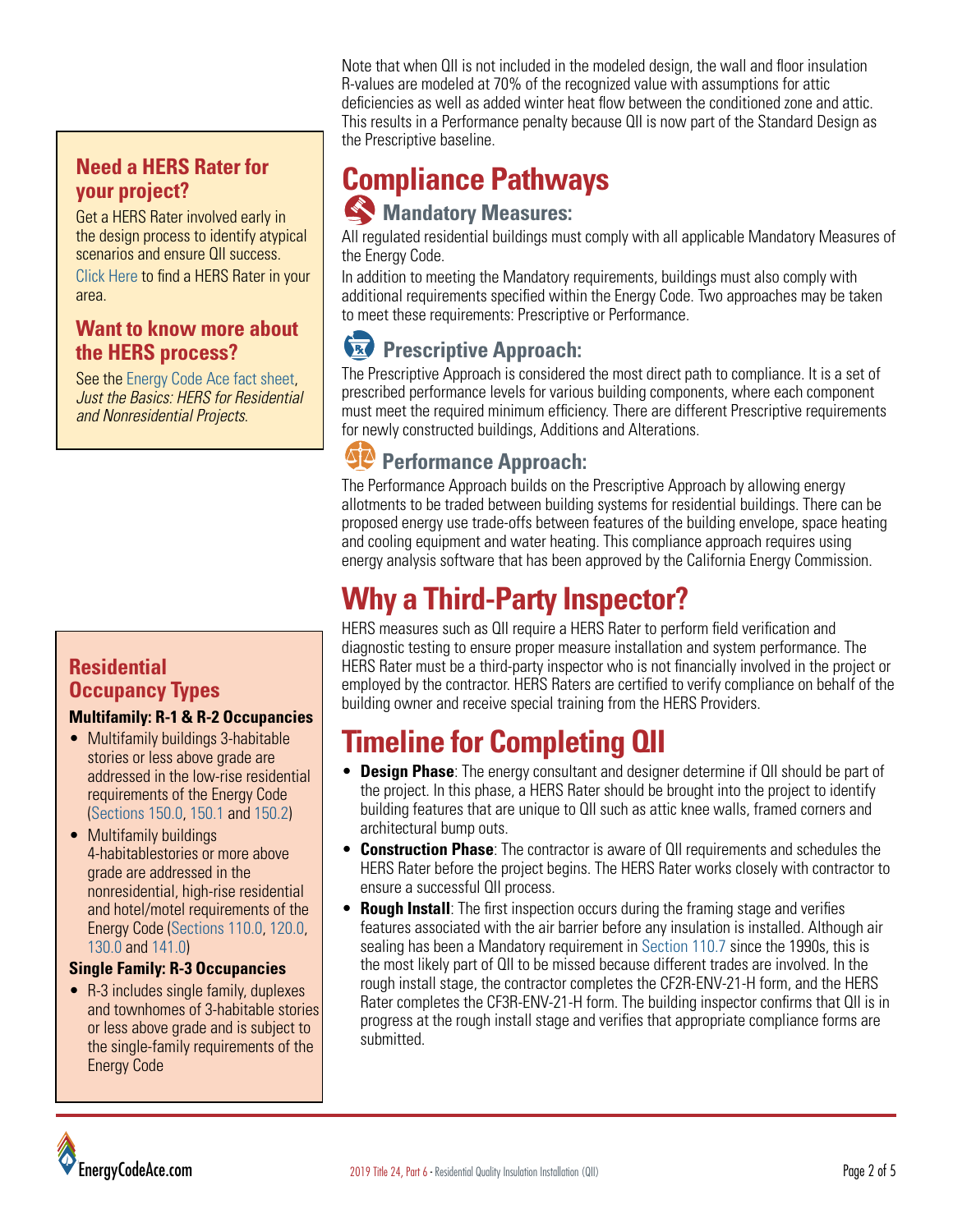- **Insulation Installation**: The second inspection occurs when the insulation is installed. The HERS Rater may need multiple site visits depending on the construction schedule. The contractor completes the CF2R-ENV-22-H form, and the HERS Rater completes the CF3R-ENV-22-H form.
- **Final Stage**: The building inspector verifies that the HERS inspection was satisfactorily completed. The inspector verifies that all CF2R and CF3R forms have been completed and registered to the HERS Provider.

## **Performing QII: Contractor Tasks**

**HERS Rater Communication**: The contractor, insulation installer and HERS Rater should be present at the kickoff meeting so that the QII inspection schedule and process can be explained and supported before design drawings are complete. The contractor should ensure the appropriate coordination of the inspection and installation schedule with all subcontractors and HERS Rater.

**Insulation Installation**: The contractor should be aware of all requirements and insulation installation practices to ensure a successful inspection. The contractor or installer must use the checklist in the CF2R to verify the requirements and prepare for inspection. The HERS Rater must use the same checklist, repeated in the CF3R, to verify that all applicable building components meet their requirements.

**Compliance Documentation**: The contractor is required to document on the CFR2-ENV-21-H form that all applicable framing stage requirements were met and on the CFR2-ENV-21-H form that all applicable insulation stage requirements were met. The CF2R forms must be completed and registered with the HERS Registry and made available to the HERS Rater.

## **Common Failures and Corrections**

QII has the highest failure rate of all HERS measures. The list below highlights a few of the more common QII challenges and how they can be corrected.

**Challenge**: Drywall was installed before first or second inspections.

**Solution**: Remove drywall (which can be very costly to the project) to expose the insulation, or fail QII inspection and return to the applicable CF1R form to determine how the project will comply with a QII failure penalty (self-utilization credit, increased equipment efficiency or other measure.)

**Challenge**: The air barrier around ducting was not installed properly.

**Solution**: Use spray-applied polyurethane foam (SPF) to seal the air barrier. Make sure to meet the required thickness to qualify as an air barrier which can be found in [RA3.5.2](https://energycodeace.com/site/custom/public/reference-ace-2019/index.html#!Documents/ra35qualityinsulationinstallationprocedures.htm) (5.5" for open cell SPF).



*The lack of air-barrier sealing around this ductwork does not comply with QII requirements.*



*SPF used as a draft stop*

See the CalCERTS Quality Insulation [Installation \(QII\) Handbook](https://www.calcerts.com/forms/public/CalCERTS_QII_Handbook_2019.pdf?v=3) for a "simplified, yet enhanced" version of the official QII protocols found in RA3.5. [CHEERS](https://www.cheers.org/) also has a YouTube video on QII.

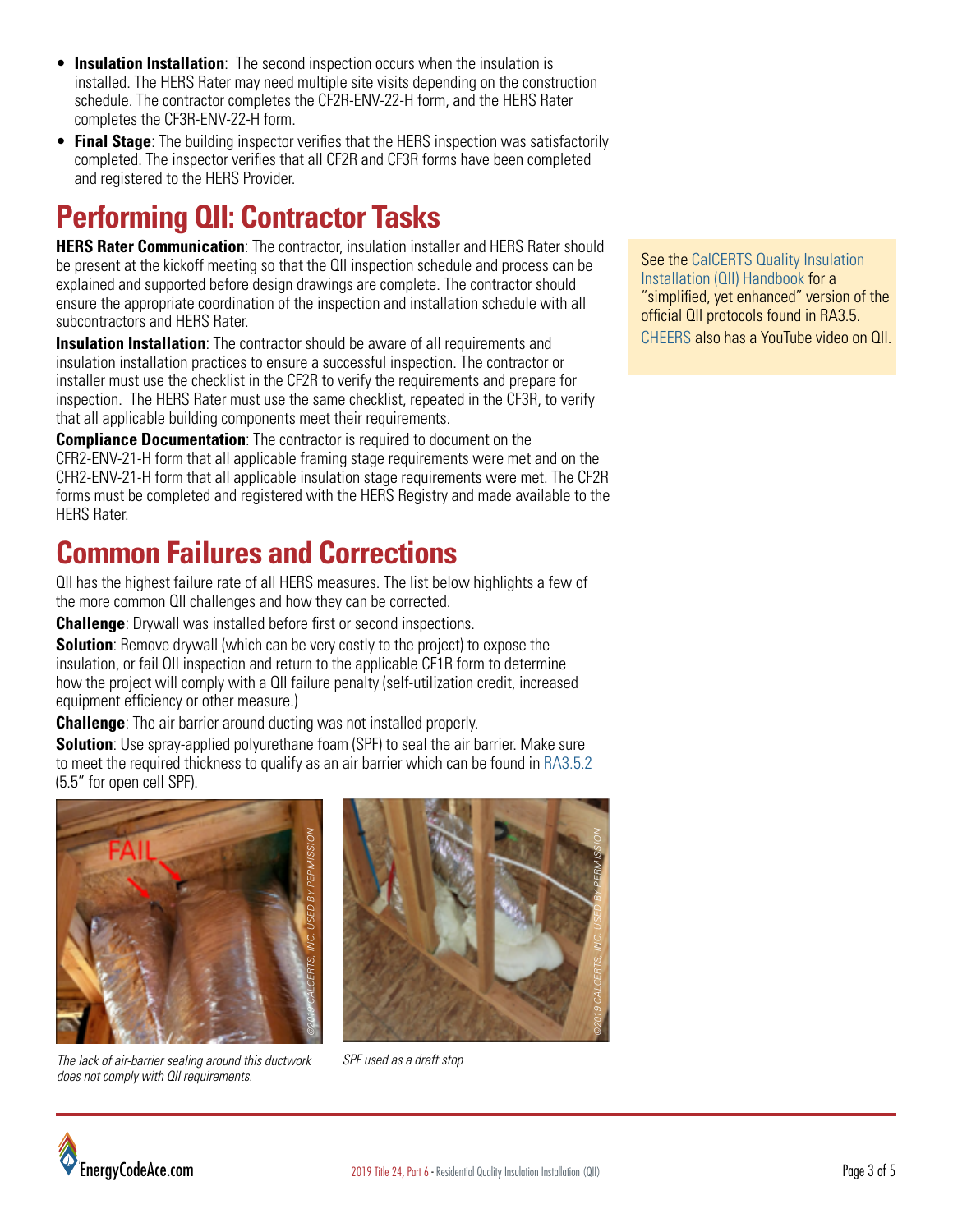

*Insulation was not properly cut to fit spaces around framing members and an electrical box.*

**Challenge**: The insulation is not in contact with the framing members due to improper insulation sizing or a protruding object.

**Solution**: Measure the insulation before cutting to ensure proper sizing. Make sure to take into account any protruding objects that may interfere with the contact of the insulation with the framing members.

**Challenge**: The insulation is not properly placed to fill up the stud cavity and fit between the exterior wall and the obstruction.

**Solution**: Measure and cut the insulation so that the obstruction is properly surrounded and insulation blocks thermal bridging to the exterior.





*Insulation is not cut to fill up entire cavity without being compressed.*

*Insulation is not cut to fit behind and around obstruction to fill up cavity.*

## **Forms- Which and When**

### **During Design:**

- [CF1R-PRF-01-E:](https://www.energycodeace.com/ResidentialForms/2019) Certificate of Compliance, Building Components, Performance
- [CF1R-ADD-01-E:](https://www.energycodeace.com/ResidentialForms/2019) Prescriptive Additions Compliance Form
- [CF1R-NCB-01-E:](https://www.energycodeace.com/ResidentialForms/2019) Prescriptive Newly Constructed Building Compliance Form
	- All forms must be completed through compliance software (CF1R-PRF-01-E) or through the HERS Provider's registry.

– All forms must be submitted to the building department during permit application. **Notes:**

Whether the project is classified as an Addition or as New Construction determines which CF1R forms are required.

#### **During Construction:**

- [CF2R-ENV-21-H](https://www.energycodeace.com/ResidentialForms/2019): HERS QII Framing Stage Installation Certificate
- [CF2R-ENV-22-H](https://www.energycodeace.com/ResidentialForms/2019): HERS QII Insulation Stage Installation Certificate
- [CF3R-ENV-21-H](https://www.energycodeace.com/ResidentialForms/2019): HERS QII Framing Stage Verification Certificate
- [CF3R-ENV-22-H](https://www.energycodeace.com/ResidentialForms/2019): HERS QII Insulation Stage Verification Certificate
	- The installing contractor completes and signs all CF2R forms.
	- The HERS Rater completes and signs all CF3R forms.
	- All forms must be made available for the inspector when onsite.